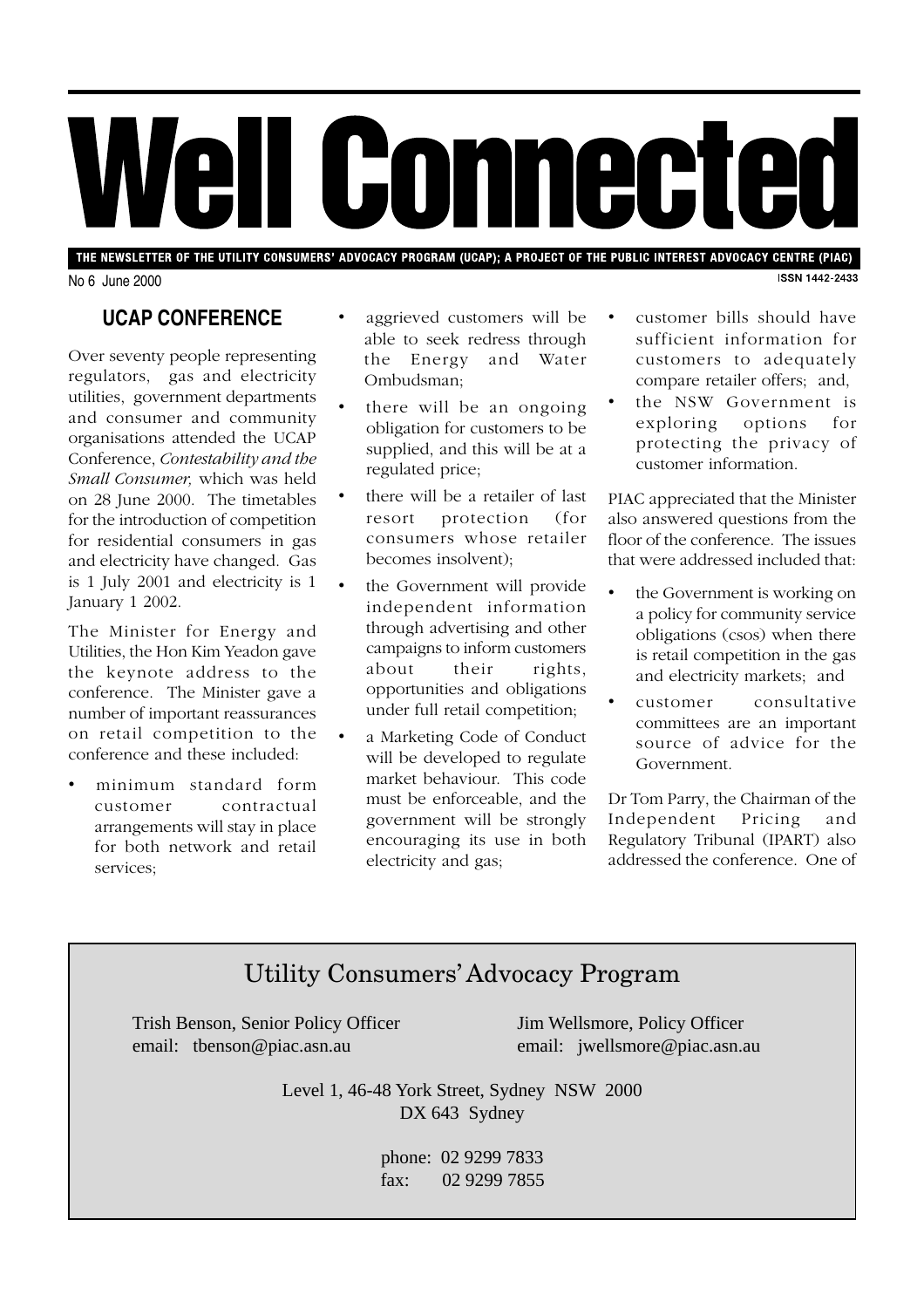the main thrusts of Dr Parry's speech was that while there was general agreement within the electricity industry that IPART needed to continue to have price regulation for electricity provided to residential consumers, that nothing had been done by the NSW Government to effect this continued regulation. The fact that IPART would not be able to regulate prices for residential consumers after 31 December, 2000 had been progressively mentioned in various IPART reports/determinations including the Section 12A Report released in June 1999 and the final pricing determination released in December last year. Dr Parry's speech revealed IPART's concern at the lack of Government action on this issue.

Clare Petre, the Energy and Water Ombudsman gave a thoughtful speech about the impact which competition policy in electricity and gas may have on the consumers that contact her office. She raised issues such as right to supply, retailer of last resort and contractual arrangements. She thought that many people would change retailer believing that they would receive increased levels of service, for example, a more reliable electricity supply. The difficulty with this is that the electricity network is responsible for service reliability and not the retailer. Ms Petre's speech gave participants a broad understanding of many of the issues that need to be resolved before the introduction of competition for residential consumers.

Dr Don Anderson, the Director of the Energy Reform Unit of the NSW Government's Market Implementation Group outlined the work that his group was undertaking at both the national and state levels on the reforms to

the electricity industry. Dr Anderson also outlined the types of discussion papers that the MIG is developing and the working groups that are being convened to discuss these discussion papers.

The workshops that were held in the afternoon of the conference were very productive and some issues were hotly debated.

Overall, the conference was very successful and timely. It seems that the conference provided the participants the opportunity to raise and discuss a number of issues in non-technical language, the results of which will provide an invaluable contribution into the introduction of competition for residential consumers in the gas and electricity industries. The Conference papers will be published in the next month.

## **ENERGYAUSTRALIA TO FINANCIALLY SUPPORT THE COMMUNITY HOME ENERGY EFFICIENCY PARTNERSHIP (CHEEP)**

PIAC along with a number of other organisations, including the Council of Social Service of NSW, The Smith Family, the Sustainable Energy Development Authority (SEDA), the Departments of Community Services and Trading and Sydney Water have been working for a number of months to develop a proposal to provide a retrofit service to all NSW households. The retrofit would include:

- AAA showerheads
- energy saving light globes
- draught sealing around doors
- ceiling insulation
- cistern water saving devices
- water saving tap aerators.

This product selection is based on

SEDA's Community Housing Energy Program (CHEP) where the average cost of a retrofit is \$270 per household (this includes labour costs and 20% of homes receiving ceiling insulation). The estimated greenhouse gas savings for the average retrofit is 0.8 of a tonne per household per annum and 10 tonnes over the life of a retrofit. The savings to the residential consumer are a reduction of between \$50 to \$90 per annum on their energy bills.

There are a number of possible funding options for such a proposal including:

- the Australian Greenhouse Office through their Greenhouse Gas Abatement Program;
- electricity distributors/retailers which would assist them to meet their licence conditions;
- households who could afford to pay would contribute to the costs of overheads;
- households who have a low income and are homeowners would pay the cost of the retrofit (excluding overheads).

People on low and fixed incomes, who pay high rents in the private rental market (and thus have the greatest financial stress) would not pay for the retrofit service.

Households that pay for the retrofit service could be given the option of paying for it through easily accessible institutions. The payment could be tailored to an individual's needs including staggering it over a number of years.

PIAC has approached a number of the electricity distributors with this proposal. EnergyAustralia have agreed to fund CHEEP to the extent of \$300,000 per year. Annual renewal of the funding will be conditional upon the achievement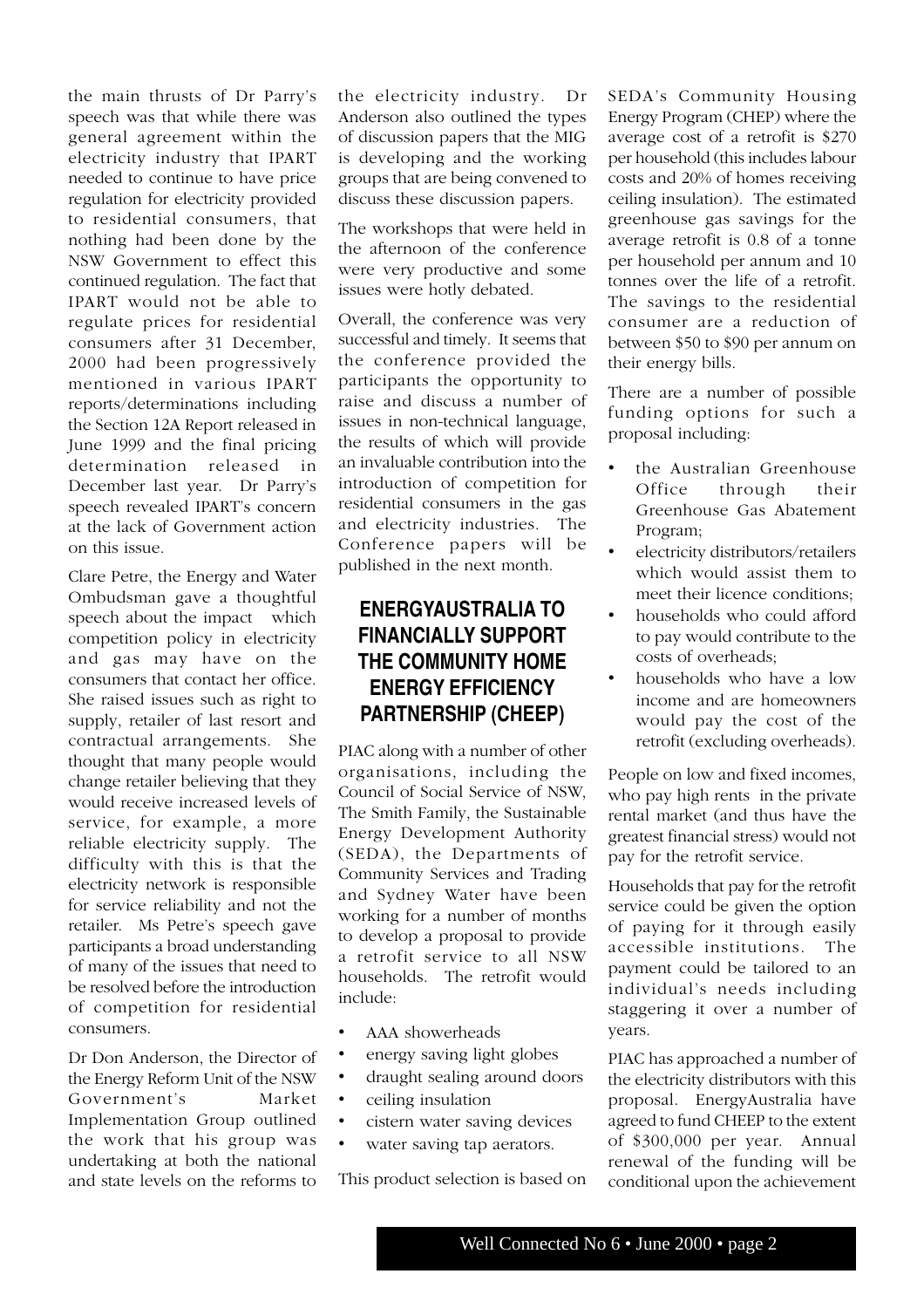of satisfactory electricity demand management outcomes as evidenced by the results of SEDA monitoring and upon feedback from regulators. The funding from EnergyAustralia will be specifically directed to providing energy efficient solutions for people on low and fixed incomes at no cost to them. A business plan for CHEEP will also have to be developed by CHEEP to satisfy EnergyAustralia that CHEEP can deliver outcomes.

PIAC and the other organisations that have participated in the development of CHEEP wants to thank EnergyAustralia for their commitment to CHEEP and particularly their commitment to people on low and fixed incomes.

#### **CONSUMER CHOICE STILL ON THE HORIZON**

Work continues to build on arrangements for a national market for electricity and gas. This is expected to include a national code of practice for energy retailers and a single system to enable households to transfer between retailers.

In NSW the Government's Market Implementation Group has established a number of working groups to work through various sets of issues associated with these new arrangements. PIAC has been invited to participate in the groups dealing with the code of conduct, the transfer rules, minimum standards for contracts between consumers and retailers and dispute resolution.

A number of issues papers covering these sets of issues are due to be released to aid the consultative process.

#### **PRICING INFORMATION**

Work still flows from last year's determination on prices for the NSW electricity industry by the Independent Pricing and Regulatory Tribunal (IPART). Among the many requirements set down by the Tribunal is a process of 'pricing disclosure' which requires each of the distribution businesses to have an accountable and transparent process for informing retailers, large users and domestic consumers of exactly how their electricity prices have been set.

PIAC has been participating in a working group convened by IPART. To date, the group has received a review of the first draft information disclosure booklets produced by the distributors. These have described in detail the methodology applied by each business. PIAC and other end-user advocates have asked that future drafts include greater detail on actual costs (shown in dollar terms).

This process is vital not only to give consumers the ability to check the pricing behaviour of their retailers but to allow comparisons between different distributors and retailers.

#### **WATER PRICING**

The last two issues of *Well Connected* have examined the issues arising from the determination of prices by the Independent Pricing and Regulatory Tribunal (IPART) for Sydney Water, Hunter Water and the Gosford and Wyong Councils. The latest development has been a decision by the Tribunal to issue a short-term determination which freezes Sydney Water's old charges until 1 October this year. A further *Issues Paper* has been released by the Tribunal that highlights key

areas of concern such as the impact of costs from the recently established Catchment Authority and a possible link between prices and water conservation.

As always these documents are available from the Tribunal's website at *www.ipart.nsw.gov.au.*

# **GOODS & SERVICES TAX ON RESIDENTIAL UTILITY BILLS**

PIAC has collected the following information about the GST percentages that will be applied to residential utility bills.

EnergyAustralia 9.3%

Integral Energy 9.58%

NorthPower 9.5%

Australian Inland Energy

reducing their tariffs by .05% and then applying 9.95%

Advance Energy

0.909% price decrease through GST savings and a 10% GST will apply

AGL 9.86%

Great Southern Energy (electricity) 9.42%

Great Southern Energy (gas)

9.9%

Albury Gas Company

10%

Sydney Water Water, drainage and sewerage services are exempt. Hunter Water Water, drainage and sewerage services are exempt.

As far as PIAC is aware the above figures are correct at the time this newsletter was published.

#### **PUBLIC BENEFITS**

Public benefits include:

- energy efficiency services
- protection for low income and people living in regional and remote areas